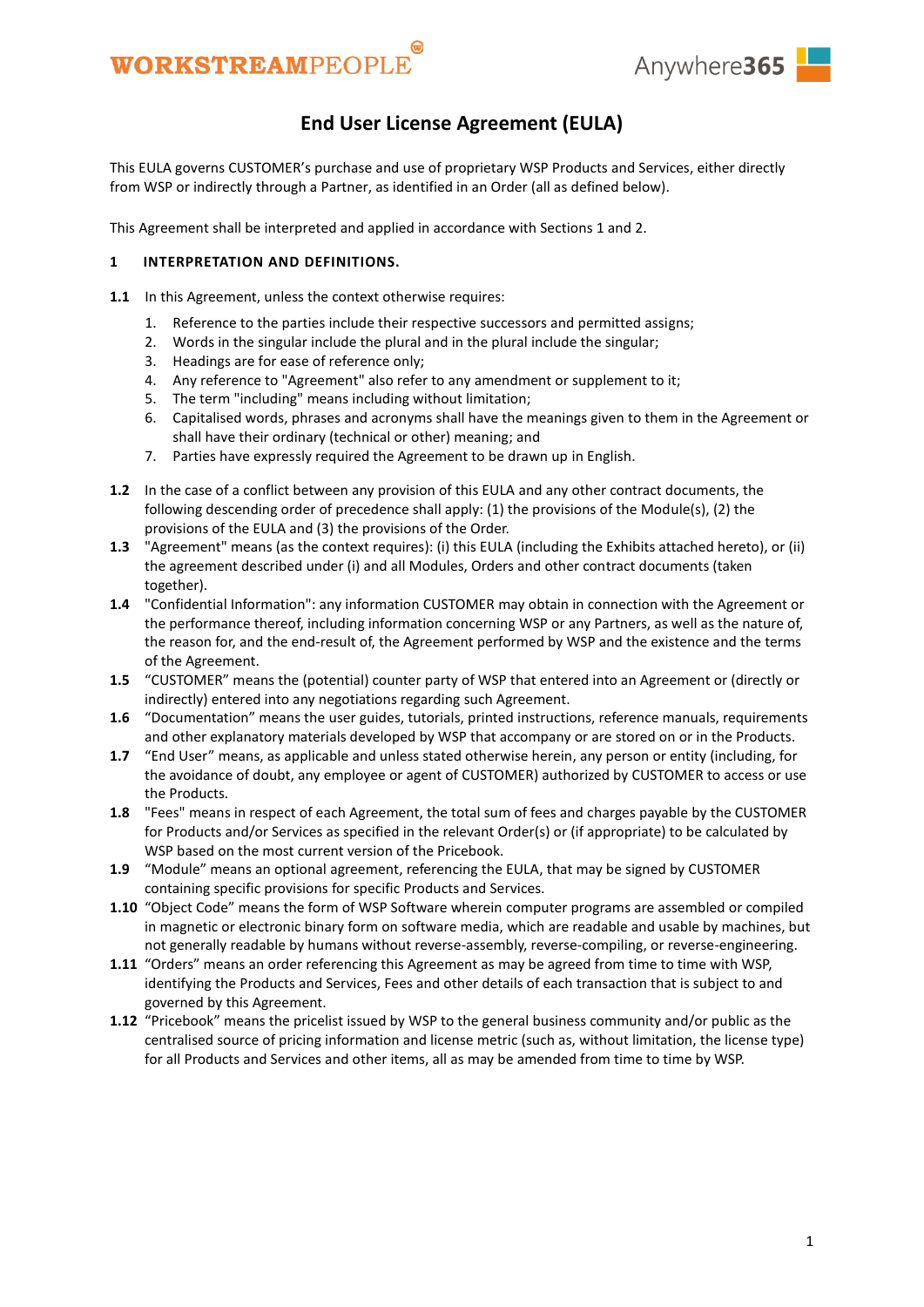

- **1.13** "Premium Plus Support" means Standard Support that is optionally upgraded by CUSTOMER, against the execution of Module and/or Order, to 24/7 accessibility only for incidents with the highest priority.
- **1.14** "Products" means the WSP Software and (if appropriate) SaaS.
- **1.15** "SaaS" means the subscription cloud-based services provided by WSP.
- **1.16** "Services" means any services provided or to be provided by or on behalf of WSP pursuant to this Agreement, as identified in an Order.
- **1.17** "Service Levels" means the service levels as included in the applicable Module and/or the Agreement.
- **1.18** "Software Assurance" means the provision of Software Updates and access to Standard Support for, or on behalf of, the CUSTOMER.
- **1.19** "Software Updates" means bug fixes, documentation improvements and feature additions, including all major (i.e., numbered) and minor (i.e., point) releases, when and if made available by WSP.
- **1.20** "Standard Support" means the provision of technical support for issues related to the performance of the WSP Software and reported by CUSTOMER or its End Users through a web based ticket system with a response provided on weekdays between 08:00h and 18:00h CET. Standard Support may require the execution by CUSTOMER of a Module and/or Order. If WSP, at its sole discretion, determines that an issue is solely caused by a malfunction of the WSP Software, WSP will resolve the issue free of charge. In all other situations, WSP's or (if appropriate) Partner's assistance in remediating the issues identified will be charged to CUSTOMER subject to CUSTOMER's execution of a separate Module and/or Order.
- **1.21** "Start Date" means, unless agreed otherwise in the Order, the earlier of: (i) when the Products are delivered to CUSTOMER or (ii) when the CUSTOMER starts using the Products.
- **1.22** "Third Party Software" means, if appropriate, the software referred to as redistributable code that is licensed to WSP by third party licensors for redistribution with the WSP Software. The redistributable code is the property of WSP's licensors, and protected under international copyright, trade secret or other proprietary rights laws, and international treaties.
- **1.23** "Term" means any initial term or any renewal term as mutually agreed to by the parties in writing from time to time in accordance with Sections [3.2](#page-1-1) and [3.3.](#page-1-2)
- **1.24** "Value Added Reseller" (VAR) or "Partner" means a third party that is authorised by WSP on the basis of a Module, as a separate and valid agreement, to resell the Products and Services to certain End Users.
- **1.25** "WSP" means, unless agreed otherwise in the Order, WORKSTREAMPEOPLE B.V. with its registered offices at Van Nelleweg 1, Building 9C, 3044 BC Rotterdam, The Netherlands.
- **1.26** "WSP Software" means, as applicable, the Object Code form of WSP Anywhere365 Suite or such other WSP software products, as may be identified in an Order, and shall be deemed to include the Documentation for such WSP Software, the license keys, clip art, fonts and multimedia files included in such WSP Software, their related software options, software extensions, enhancement, upgrades, Software Updates, and Third Party Software integrated into such identified products.

### <span id="page-1-0"></span>**2 APPLICABILITY**

- **2.1** This EULA shall govern all quotes, Modules and Orders between CUSTOMER and WSP. This EULA is also applicable to the negotiations regarding such quotes or agreements, even if said negotiations do not result in the conclusion of an Agreement. This EULA shall also apply to all future trading relationships with WSP, even if they are not communicated as new. By using the Products and/or Services, CUSTOMER agrees to be bound unconditionally by the terms and conditions of this EULA.
- **2.2** The applicability of any general terms and conditions of CUSTOMER or Partner to any quote or agreement, said negotiations or the relationship in general, is hereby excluded. Regardless of their form, deviations from or supplements to the Agreement shall only apply if parties explicitly agree to the same in writing.

### <span id="page-1-4"></span>**3 GRANT OF LICENSE RIGHTS AND TERM**

- <span id="page-1-3"></span>**3.1 License.** Subject to the terms, restrictions and limitations set forth in the Agreement, WSP hereby grants to CUSTOMER a non-exclusive, non-transferable, non-sublicensable, terminable and named license to use (and to permit its End Users to use) the Object Code version of the WSP Software (including the Documentation).
- <span id="page-1-1"></span>**3.2 Term.** This Agreement is effective as of the Start Date and will run for an initial term of one (1) year, unless terminated earlier in accordance with the terms of this Agreement. Each Order shall identify the initial term applicable to it.
- <span id="page-1-2"></span>**3.3 Renewals.** Without prejudice to Section [9.1,](#page-6-0) this Agreement will at the end of the initial term (or any renewal term thereafter) automatically renew for additional one (1) year periods, unless either party has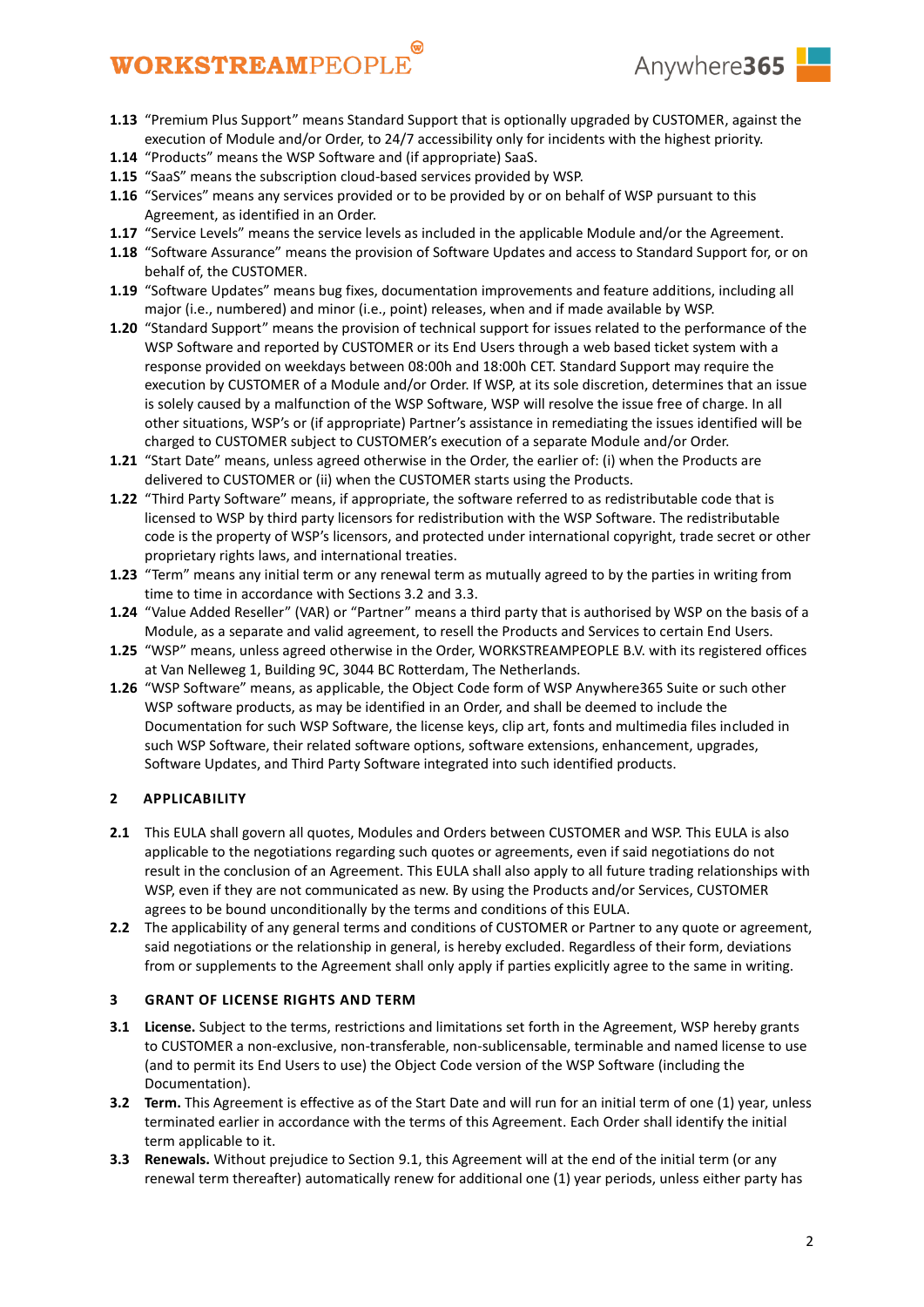

provided the other party with a written termination notice of its intention not to renew the Agreement at least sixty (60) days prior to the expiration of the then current term.

### **3.4 Scope of License and Use during the Term**

- A. **Use.** For each individual license purchased, CUSTOMER may use the WSP Software only for its own internal business use restricted to (i) only one server (in case of server licenses) and a single SIP domain or (ii) one end-user device (in case of device licenses), all as specified in the Pricebook and/or the Order(s) ("Licensed Device"). Notwithstanding Section [3.1,](#page-1-3) CUSTOMER may internally transfer the WSP Software to a different environment (a "Transferred Installation"), provided that the WSP Software and any copies thereof are permanently uninstalled and/or deleted from the Licensed Device from which the WSP Software is transferred. CUSTOMER agrees that where the Transferred Installations requires concurrent migration licenses, additional license fees are due and payable to WSP.
- B. **Delivery.** WSP will deliver the WSP Software to CUSTOMER by electronic means on the Start Date and provide CUSTOMER with all necessary credentials and access to the Products.
- C. **Copies.** CUSTOMER may make one (1) copy of the WSP Software and Documentation if required for archival or back-up purposes. CUSTOMER agrees that such use excludes failover, redundancy capabilities or other operational business needs, which require additional license rights.
- D. **Third Party Software.** The license granted hereunder includes the right of CUSTOMER to use the Third-Party Software in Object Code form, solely in connection with the authorized operation and use of the WSP Software by End Users in conformance with the terms and conditions of this Agreement. For the avoidance of doubt, CUSTOMER may not decouple, disassemble or otherwise separate the Third-Party Software from the WSP Software or use the Third-Party Software except in connection with the use and operation of the WSP Software as permitted hereunder.
- E. **Restrictions.** The WSP Software is licensed, not sold. For the Term of this Agreement, WSP only gives you some rights to use the WSP Software on the Licensed Device. WSP reserves all other rights. Unless and solely to the extent otherwise permitted under applicable law, or as otherwise agreed to in writing by WSP, CUSTOMER shall not, and shall not permit any End User to:
	- 1. work around any technical limitations in the WSP Software;
	- 2. publish the WSP Software for others to copy;
	- 3. make more copies of the WSP Software than authorized under this Agreement;
	- 4. sell, lease, rent, redistribute, assign, sublicense, or transfer the WSP Software;
	- 5. reproduce, decompile, reverse engineer or disassemble the WSP Software;
	- 6. offer the use of the WSP Software to third parties as an application service provider, service bureau or remote-hosted service;
	- 7. deliver, export, transfer or otherwise distribute the WSP Software acquired hereunder to, or use the WSP Software acquired hereunder in, a country other than the country in which the WSP Software was purchased (including in connection with a Transferred Installation).
	- 8. transmit any data that it has reason to believe is infringing, obscene, threatening, libellous, or otherwise unlawful or tortious, including material harmful to children or violative of third party privacy rights, and CUSTOMER shall indemnify and defend WSP against a breach hereof.
- F. **Customer feedback.** WSP may from time to time request CUSTOMER to provide certain information or content by which the End User can be identified when using the WSP Software including the control panel, and the registration functionality that are compatible with the WSP Software ("Tools"). WSP will only use and protect such information in accordance with WSP's [Privacy Policy.](https://anywhere365.io/privacy-policy/) Customer acknowledges that WSP owns the information (including business logic, code, configurations, user data or other electronic materials created by Customer using the Tools) and covenants, on behalf of itself, successors and assigns, not to assert against WSP, its affiliates or licensors any rights in such information, or any claims of any rights against any (WSP) Products or Services.

#### **4 FEES, PAYMENT AND TAXES.**

- <span id="page-2-0"></span>**4.1 License Fee.** During the Term, CUSTOMER agrees to be bound by and pay the license fee specified in the Order (or if no order was agreed, the then current Pricebook). CUSTOMER agrees that WSP may change the Pricebook from time to time.
- <span id="page-2-1"></span>**4.2 Software Assurance Fee.** During the Term, CUSTOMER agrees to pay the annual fixed fee for Software Assurance as specified in the Order (or if no order was agreed, the then current Pricebook will apply). CUSTOMER shall, if Software Assurance coverage is agreed in the Order, be entitled to access to Software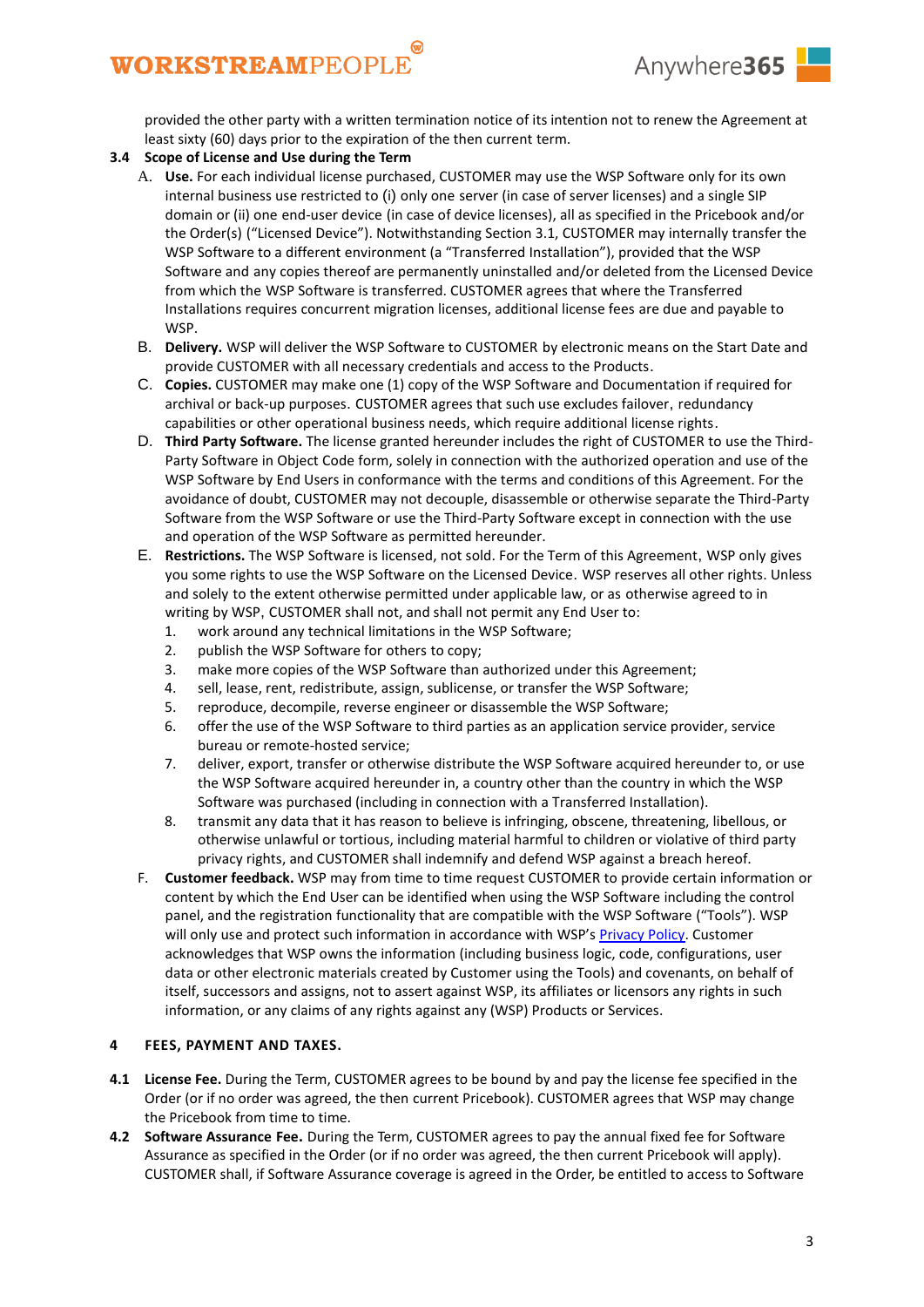

Updates if and when made available by WSP. Any WSP Software provided as part of Software Assurance shall be governed by the terms of this Agreement.

- **4.3 Monthly License and Software Assurance Fee.** Instead of purchasing a Term License for a one-time License Fee and payment of the associated Software Assurance Fee (as described in Sections [4.1](#page-2-0) an[d 4.2\)](#page-2-1), the Pricebook offers CUSTOMER the option to purchase select Products and Services on a monthly basis. Against payment of the monthly Fee, CUSTOMER will be entitled to a WSP Software license and have Software Assurance coverage during that month, in accordance with the requirements of this Agreement.
- **4.4 SaaS.** If a Module for SaaS is signed, CUSTOMER agrees to pay additional hosting infrastructure Products and Service Fees that will be required or be replaced with an all-in monthly subscription Fee.
- **4.5 Outbound Fees.** If CUSTOMER has authorised the use of outbound capabilities for the SaaS, CUSTOMER agrees that WSP will charge the fees for consumption by End Users.
- **4.6 Payment and Payment term.** CUSTOMER shall pay an invoice from WSP within 30 days from the date of issuance. WSP shall issue its invoice when: (a) it receives the Order from CUSTOMER, (b) the agreed (periodic) invoice date(s) has (have) elapsed. A late payment charge of the lesser of 1.5% per month or the highest interest rate allowed by applicable law will be charged upon all past due amounts hereunder.
- **4.7 Suspension.** If any amounts owing by CUSTOMER under this Agreement are thirty (30) or more days overdue, WSP may, without limiting WSP's rights and remedies, suspend the Services to CUSTOMER and/or limit access to Products until such amounts are paid in full. WSP will give at least ten (10) days prior notice that CUSTOMER's account is overdue before any suspension.
- **4.8 Taxes and Duties.** Prices to CUSTOMER do not include taxes, duties, tariffs, handling fees, or other such assessments of any nature. Whenever imposed, such assessments are payable by CUSTOMER. Income or other taxes that are required to be paid or withheld by CUSTOMER or WSP under the laws of jurisdictions other than The Netherlands, in connection with the Fees paid by CUSTOMER hereunder, are the sole obligation of CUSTOMER and shall be exclusive of the Fees paid by CUSTOMER.

### **5 CONFIDENTIAL INFORMATION, TITLE AND COPYRIGHTS.**

- **5.1 Confidential Information.** CUSTOMER shall maintain strict confidentiality with regard to any Confidential Information. It shall deploy such procedures with regard to Confidential Information that shall be no less restrictive than the strictest procedures used by it to protect its own confidential and proprietary information, but not less than reasonable care. CUSTOMER acknowledges that a breach of this obligation will constitute a material breach of the Agreement and will lead to liability on its part. CUSTOMER shall ensure that its personnel or (the personnel of) any sub-contractors are advised of the confidential and proprietary nature of the Confidential Information and are bound in writing to confidentiality obligations no less strict than as set out in this Agreement.
- **5.2 Title.** CUSTOMER acknowledges that the WSP Software (including , any enhancements, modifications, additions) contains confidential information of, are trade secrets of, and are proprietary to WSP and its licensors. CUSTOMER shall not assert any right, title or interest in the WSP Software or other materials provided to CUSTOMER under this Agreement, except for the limited license rights expressly granted to CUSTOMER in Section [3.](#page-1-4)
- **5.3 Copyright.** CUSTOMER shall not obscure or remove any copyright or other proprietary notice or legend contained on or included in the WSP Software and shall reproduce all such information on all copies made hereunder. CUSTOMER shall not, directly or indirectly, disclose or distribute any technical information of WSP provided with or in the WSP Software without the prior written consent of WSP, which consent may be withheld at WSP's sole discretion.

#### <span id="page-3-1"></span>**6 LIMITED WARRANTIES.**

- <span id="page-3-0"></span>**6.1 Product Warranty.** Provided that CUSTOMER is not in breach of any of its obligations under this Agreement, WSP warrants for a period of thirty (30) days from the Start Date (the "Warranty Period"); the WSP Software delivered pursuant to the Order will substantially perform in accordance with the Documentation. If the WSP Software fails to perform substantially in accordance with the Documentation, CUSTOMER must notify WSP in writing within the Warranty Period.
- **6.2 Excusive Remedy.** As CUSTOMER's sole and exclusive remedy and WSP's entire liability for any breach of the warranty set forth in Section [6.1,](#page-3-0) WSP will, at its option:
	- 1. promptly repair, correct or replace any WSP Software that fails to meet the warranty; or
	- 2. provide CUSTOMER with a reasonable procedure to circumvent the nonconformity; or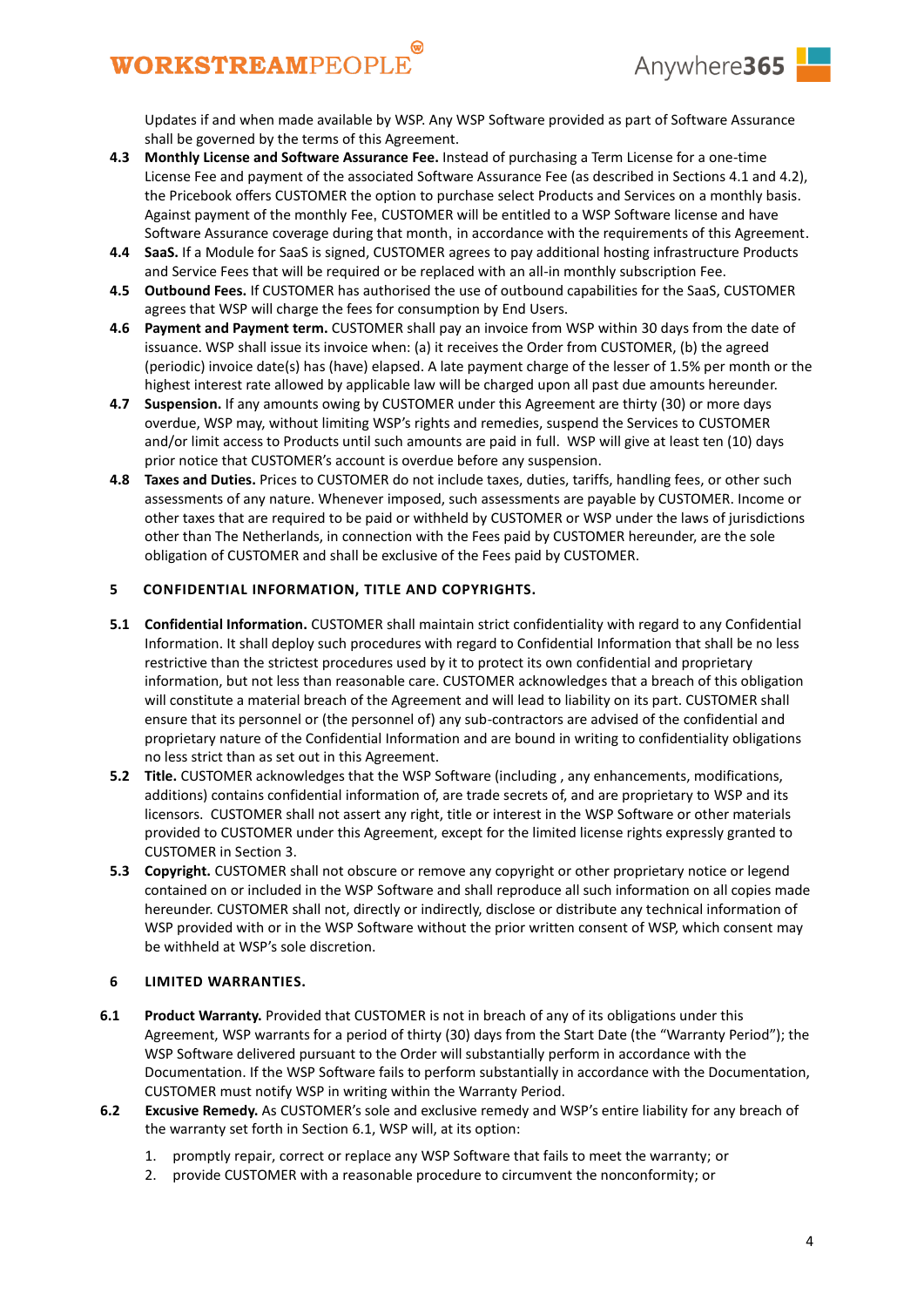

- 3. if 1. and 2. are not commercially feasible, terminate this Agreement upon written notice to CUSTOMER and refund the License or Monthly Subscription Fees paid by CUSTOMER under the relevant Order for the non-conforming WSP Software.
- **6.3 Warranty Period.** Any request for the remedies of this Section [6](#page-3-1) must be made within the Warranty Period and proof of purchase (i.e., copy of the invoice or receipt) is required to be presented to WSP. In the event of a refund, this Agreement will immediately terminate without further notice, and CUSTOMER will have no further rights or license to use WSP Software or Documentation.
- **6.4 Exclusions from Warranty.** The limited warranty is void if non-conformance of the WSP Software results from or is related to the:
	- 1. factors outside of our reasonable control (for example, natural disaster, war, acts of terrorism, riots, government action, or a network or device failure outside our control);
	- 2. use of hardware, or software not provided or not approved (as recommended in the Documentation) by or on behalf of WSP, including, but not limited to, issues from inadequate bandwidth, high latency or related to third-party software or services resulting
	- 3. use of WSP Software after advice was given to modify your use of the WSP Software and provided CUSTOMER did not modify its use as advised;
	- 4. unauthorized action or lack of action when required, or from CUSTOMER's employees, agents, contractors, or vendors, or anyone gaining access to WSP's network by means of CUSTOMER's passwords or equipment, or otherwise resulting from a failure attributable to CUSTOMER to follow appropriate security practices;
	- 5. CUSTOMER's failure to adhere to any required configurations, use supported platforms, follow any policies for acceptable use, or CUSTOMER's use of the WSP Software in a manner inconsistent with the features and functionality of the WSP Software (for example, attempts to perform operations that are not supported) or inconsistent with WSP's published guidance;
	- 6. CUSTOMER's faulty input, instructions, or arguments (for example, requests to access files that do not exist);
	- 7. CUSTOMER's attempts to perform operations that are not permitted or supported by the purchased license; or
	- 8. Products or Services for which CUSTOMER at the time of the claim has not or not fully paid.
	- **6.5 Try & Buy.** If the WSP Software is purchased as a trial or evaluation version, a limited license will be granted to use certain key functionality of the Software on an "AS IS" basis for your own internal evaluation purposes and during a limited period of maximum thirty (30) calendar days and otherwise subject to the express limitations of the trial. Unless CUSTOMER and WSP agree otherwise in writing prior to the expiration or termination of the trial period, CUSTOMER agrees to cease all use of the WSP Software.
	- **6.6 Disclaimer of Warranties.** WSP AND ITS LICENSORS MAKE NO WARRANTY, REPRESENTATION OR PROMISE EXCEPT AS SPECIFICALLY SET FORTH IN THIS AGREEMENT. TO THE FULLEST EXTENT PERMITTED BY LAW, WSP AND ITS LICENSORS DISCLAIM AND EXCLUDE ANY AND ALL OTHER WARRANTIES, INCLUDING WITHOUT LIMITATION ANY IMPLIED WARRANTIES OF MERCHANTABILITY, FITNESS FOR A PARTICULAR PURPOSE, OR RESULTS. WSP AND ITS LICENSORS DO NOT WARRANT THAT THE WSP SOFTWARE OR DOCUMENTATION WILL SATISFY CUSTOMER'S REQUIREMENTS; THAT THE WSP SOFTWARE AND DOCUMENTATION ARE WITHOUT DEFECT OR ERROR; OR THAT THE OPERATION OF THE WSP SOFTWARE WILL BE UNINTERRUPTED. TO THE MAXIMUM EXTENT PERMITTED UNDER THE LAW, THE UN CONVENTION FOR THE SALE OF GOODS AND THE UNIFORM COMMERCIAL CODE DO NOT APPLY TO THIS AGREEMENT.

### **7 LIMITATION OF LIABILITY.**

**7.1** IN NO EVENT SHALL WSP OR ITS LICENSORS BE LIABLE FOR ANY SPECIAL, INCIDENTAL, INDIRECT, PUNITIVE OR CONSEQUENTIAL DAMAGES WHATSOEVER (INCLUDING, WITHOUT LIMITATION, DAMAGES FOR LOSS OF BUSINESS PROFITS, BUSINESS INTERRUPTION, LOSS OF BUSINESS INFORMATION, OR ANY OTHER PECUNIARY LOSS). REGARDLESS OF WHETHER WSP HAS BEEN ADVISED OF THE POSSIBILITY OF SUCH DAMAGES. TO THE MAXIMUM EXTENT PERMITTED BY LAW, WSP'S AGGREGATE LIABILITY ARISING FROM OR RELATING TO THE LICENSE, PRODUCTS OR SERVICES IS LIMITED TO THE FEES ACTUALLY PAID OVER THE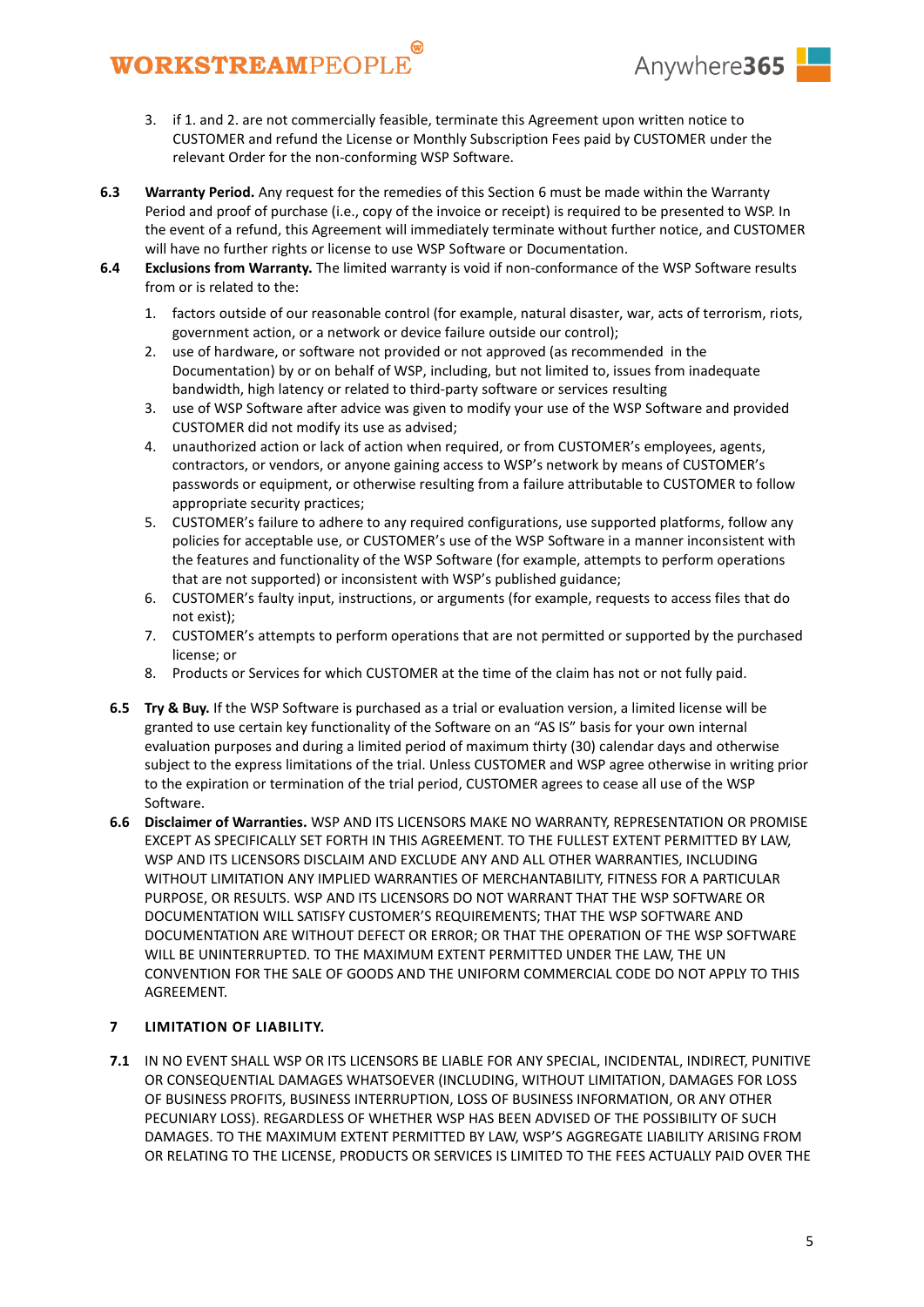

LAST TWELVE (12) MONTHS. SOME JURISDICTIONS DO NOT ALLOW THE EXCLUSION OR LIMIT ACTION OF INCIDENT AL OR CONSEQUENTIAL DAMAGES, SO THE ABOVE LIMITATION OR EXCLUSION MAY NOT APPLY.

### **8 INFRINGEMENT CLAIMS AND CUSTOMER OBLIGATIONS**

- <span id="page-5-1"></span>**8.1 Infringement Indemnity:** Subject to Sectio[n 8.2](#page-5-0) and the restrictions and limitations set forth herein, WSP shall indemnify and hold harmless CUSTOMER, its officers, directors and employees from and against any costs or demands awarded against CUSTOMER by a court of competent jurisdiction pursuant to a final judgment as a result of a claim or action by a third party against CUSTOMER that the WSP Software or Documentation infringes a registered copyright, trademark, valid patent or other intellectual property right of a third party in North America, European Economic Area or Japan. The foregoing indemnity is conditioned on CUSTOMER:
	- A. promptly notifying WSP of such claim;
	- B. permitting WSP to control the response thereto and the defence thereof, including any agreement relating to the settlement thereof, and
	- C. assisting and cooperating with WSP in the defence or settlement thereof. CUSTOMER may participate, at its own expense, in such defence directly or through counsel of its choice on a monitoring, noncontrolling basis. WSP shall obtain CUSTOMER's prior written consent to any compromise or settlement of any claim which would require an admission of liability on the part of CUSTOMER or which would subject CUSTOMER to any injunction or other equitable relief.
- <span id="page-5-0"></span>**8.2 Exclusions.** WSP shall have no obligation under Section [8.1,](#page-5-1) and otherwise will have no liability for, any claim of infringement caused or alleged to be caused by:
	- A. the use or combination of the WSP Software with non-WSP software, hardware, data, or content, including but not limited to software, hardware, data, or content of CUSTOMER;
	- B. infringement that would have been avoided without the use or combination of the WSP Software with other non-WSP software, hardware, content, or data;
	- C. the presence of any alteration or modification of the WSP Software by CUSTOMER or any third party acting on CUSTOMER's behalf; or
	- D. the CUSTOMER's continuing the allegedly infringing activity after being notified thereof or after being informed and provided with modifications that would have avoided the alleged infringement.
- **8.3 Exclusive Remedy:** The foregoing Sections [8.1](#page-5-1) an[d 8.2](#page-5-0) set forth the exclusive remedy and entire liability and obligation of WSP with respect to third party claims against CUSTOMER alleging intellectual property infringement or misappropriation.
- **8.4 Injunctions.** In the event that a claim of infringement of a valid North American, European Economic Area or Japanese software patent or copyright is made against WSP or CUSTOMER or if WSP reasonably believes that such a claim will be made, WSP, at its option and in lieu of indemnification, may:
	- A. procure for CUSTOMER the right to use the WSP Software without patent or copyright infringement;
	- B. modify the WSP Software to make it non-infringing;
	- C. replace the WSP Software with substantially equivalent software that is non-infringing; or
	- D. direct CUSTOMER to cease use of the WSP Software, and refund to CUSTOMER a percentage of the aggregate fees received for such WSP Software that are the subject of such a claim, based on a five (5) year straight line depreciation.
- **8.5 CUSTOMER Obligations.** Without prejudice to the indemnity given by WSP in Section [8.1,](#page-5-1) CUSTOMER shall indemnify, defend and hold WSP, its directors, officers, agents and employees harmless from any claims, demands, or causes of action whatsoever by a third party against WSP arising as a result of CUSTOMER's use (directly or indirectly) or operation of the WSP Software including CUSTOMER's use, performance, distribution or operation in conjunction with certain third party software (licensed to or under the control of CUSTOMER). CUSTOMER is not allowed to give any third parties/agents access to Products and/or Services provided to the CUSTOMER which are hosted by WSP. CUSTOMER shall, during the Term, allocate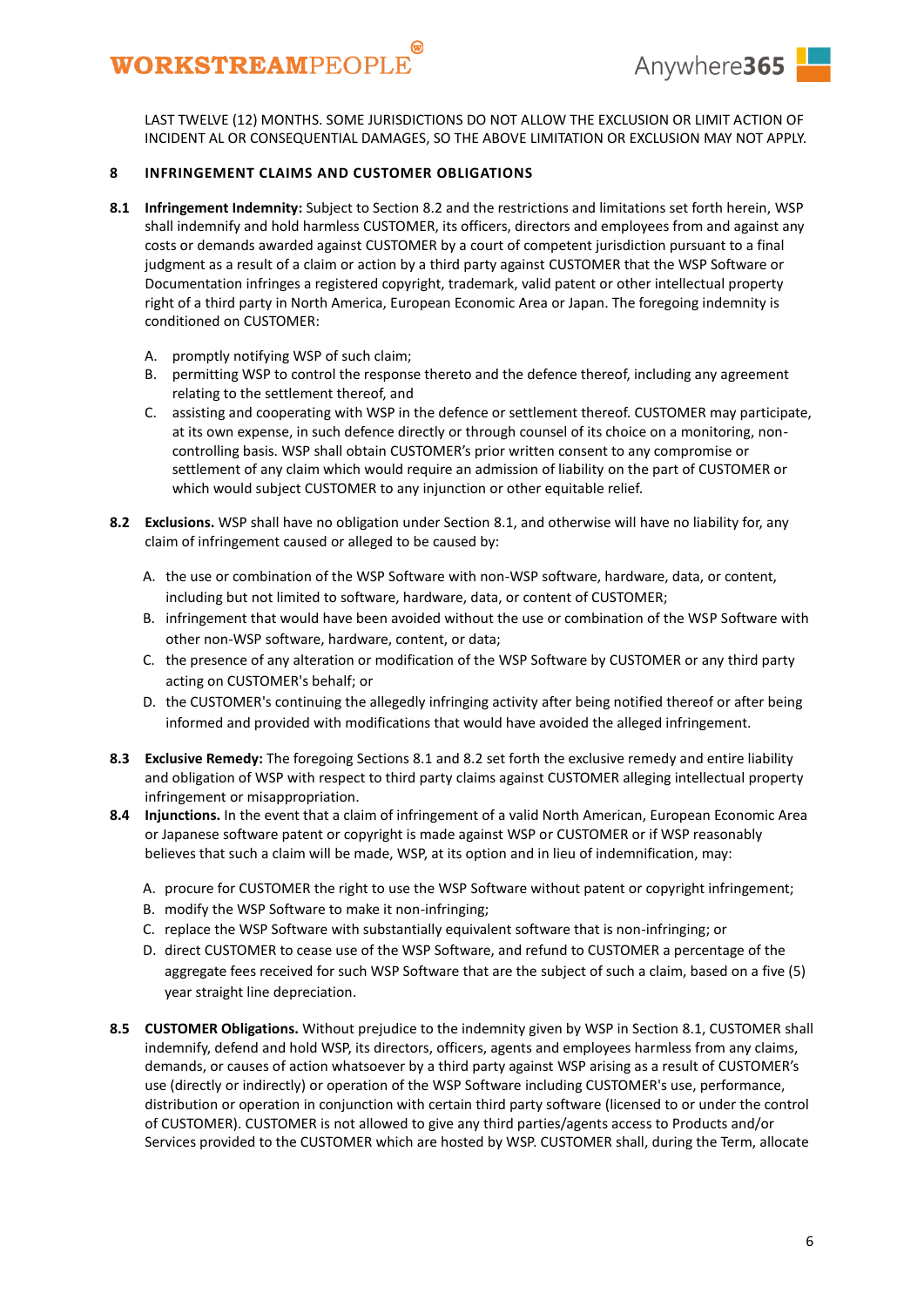

sufficient third party software licenses as required to run (as appropriate) the WSP Software or the Software as a Service in accordance with the Documentation.

### <span id="page-6-1"></span>**9 TERMINATION.**

- <span id="page-6-0"></span>**9.1 Termination for Breach.** Each party will have the right to terminate this Agreement (in whole or in part) at any time by giving written notice to the other party if (i) the other party breaches any material term of this Agreement and fails to cure such breach within thirty (30) days after written notice thereof; (ii) the other party repeatedly breaches any terms of this Agreement in such manner as to reasonably justify the opinion that its conduct is inconsistent with it having the intention or ability to give effect to the terms of this agreement, (iii) if any of the following events occur: (a) the presentation of a petition for winding up (b) is the subject of an order or an effective resolution is passed for winding up; (c) the application for an order or application for the appointment of a receiver (including an administrative receiver), administrator, trustee or similar officer in respect thereof; (d) if a receiver, administrative receiver, administrator or similar office is appointed over all or any part of the assets or undertaking; (e) making a composition with its creditors generally or an assignment for the benefit of its creditors or other similar arrangement; (f) goes into liquidation; or  $(g)$  ceasing, or threatening to cease, to carry on business.
- **9.2 Effect of Termination.** Upon expiration or termination of this Agreement CUSTOMER shall immediately cease use of the WSP Software, remove WSP Software from all computer hardware and return all software including license keys, together with the Documentation to the entity that the WSP Software was originally acquired from and certify to WSP's reasonable satisfaction the destruction or permanent deletion of all copies of the WSP Software and Documentation from its computer systems.
- **9.3 Termination of Orders.** All Orders issued under this Agreement shall terminate immediately on termination of this Agreement in accordance with this section [9,](#page-6-1) unless agreed otherwise.

#### <span id="page-6-2"></span>**10 PERSONAL DATA AND PRIVACY**

- **10.1 Scope.** This Section [10](#page-6-2) applies to all personal data (as defined under applicable laws) processed by the Products or otherwise provided by CUSTOMER to WSP in connection with this Agreement ("Personal Data"). For purposes of this Agreement, WSP is a "data processor" that processes certain Personal Data on behalf of CUSTOMER, which is the "data controller." Under European Union (EU) privacy legislation, the term "data controller" is defined as the natural or legal person, public authority, agency or any other body which alone or jointly with others determines the purposes and means of the processing of personal data, and the term "data processor" is defined as a natural or legal person, public authority, agency or any other body which processes personal data on behalf of the data controller.
- **10.2 Data protection and privacy laws.** WSP and CUSTOMER shall comply with all data protection and privacy laws applicable to its processing of Personal Data, including the General Data Protection Regulation (Regulation (EU) 2016/679) (the "GDPR") and including (if appropriate) obligations when transferring Personal Data outside the EEA.
- **10.3 Customer Responsibilities.** CUSTOMER's instructions to WSP for the processing of Personal Data will comply with applicable data protection laws. CUSTOMER will have sole responsibility for the accuracy, quality, and legality of Personal Data and the means by which CUSTOMER acquired Personal Data. CUSTOMER shall ensure that CUSTOMER is entitled to transfer the relevant Personal Data to WSP so that WSP may lawfully use, process and transfer the Personal Data in accordance with this Agreement on CUSTOMER's behalf.

#### **11 GENERAL.**

- **11.1 License administration and Audit.** CUSTOMER shall keep complete and accurate books and records of its use of the WSP Software to demonstrate its compliance with this Agreement. Further, WSP may audit CUSTOMER's use of the WSP Software in order to verify compliance with this Agreement. CUSTOMER agrees to cooperate with WSP's reasonable request for access to CUSTOMER's computer systems to ensure CUSTOMER's adherence with the license terms hereunder.
- **11.2 Notices.** Any notice required or permitted to be given by CUSTOMER hereunder shall be in writing and delivered by courier or overnight delivery services, by email (with a read-receipt) or by certified mail,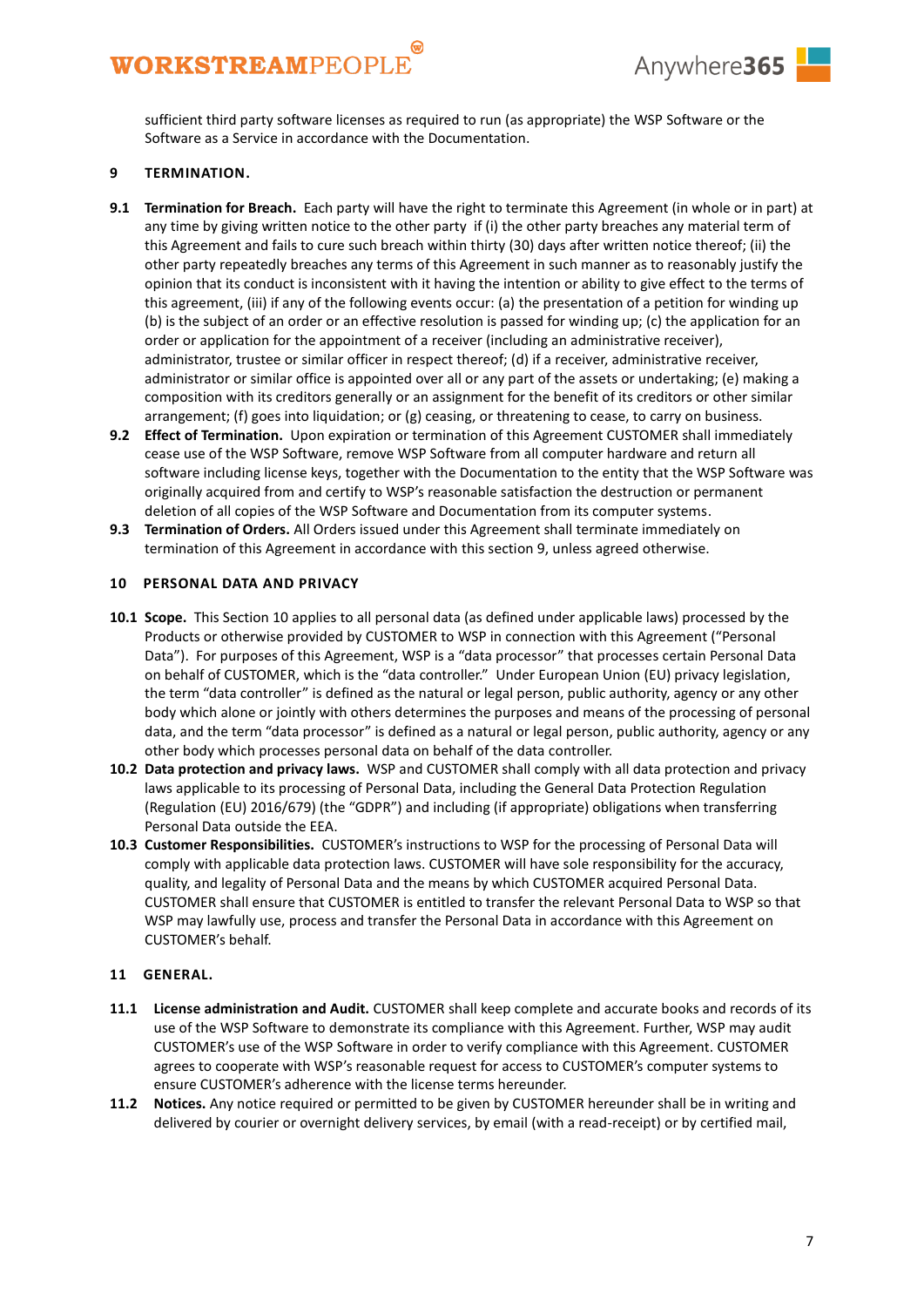

and in each instance will be deemed given upon receipt. Any such notice shall be delivered or sent to WSP, Van Nelleweg 1, 3044 BC Rotterdam, The Netherlands.

### **11.3 Governing Law and Disputes.**

- A. United States. If you acquired the WSP Software or Services in the United States, all matters arising from or connected with this Agreement, are governed by New York state law, excluding the United Nations Convention on the International Sale of Goods ("CISG"), conflict of law rules and choice of law principles that provide otherwise.
- B. Outside the United States. If you acquired the WSP Software or Services in any other country outside the United States, all matters arising from or connected with this Agreement, are governed by the laws of the Netherlands, excluding CISG, conflict of law rules and choice of law principles that provide otherwise.
- C. Disputes. Any dispute between CUSTOMER and WSP with regard to this Agreement shall exclusively be submitted to the courts of New York if you acquired the WSP Software or Services in the United States. In all other cases, such dispute shall be exclusively settled by arbitration in The Hague, The Netherlands, in the English language in accordance with then existing Rules of Conciliation and Arbitration of the International Chamber of Commerce ("ICC") by 1 (one) arbitrator to be selected in accordance with the said rules. The parties request the ICC Court of Arbitration to attempt to appoint an arbitrator who is knowledgeable in the area of information technology; if no such arbitrator can be appointed, the normal appointment process shall apply. The award rendered therein shall be final and binding upon the parties to such arbitration proceedings.
- D. Urgent relief. CUSTOMER acknowledges and agrees that any copying or use of the WSP Software other than as expressly permitted by this Agreement would result in irreparable injury to WSP for which money damages would be inadequate and in such event submission to arbitration shall not preclude WSP's ability, in addition to other remedies available at law and in equity, to immediate injunctive relief to prevent any such unauthorized use.
- **11.4 Legal Effect.** This Agreement describes certain legal rights. You may have other rights under the laws of your state or country. You may also have rights with respect to the party from whom you acquired the WSP Software. This Agreement does not change your rights under the laws of your state or country if the laws of your state or country do not permit it to do so.
- **11.5 Assignment.** Neither party may assign any rights, duties, obligations or privileges under this Agreement without the prior written consent of the other party. Furthermore, CUSTOMER may not assign (or pledge) a claim against WSP in a way that is valid under applicable property law without the prior written consent of WSP. A change of control or ownership shall not be deemed to be an assignment under this Section so long as the new owner has expressly assumed in writing all of the duties and obligations of the assignor and further provided, that CUSTOMER shall remain liable and responsible to WSP (and its licensors) for the performance and observance of all such duties and obligations.
- **11.6 Severability.** Should any part or provision of this Agreement be held unenforceable or in conflict with the law of any jurisdiction, the validity of the remaining parts or provisions shall not be affected by such holding.
- **11.7 Limitation on Effect of Waiver.** Failure on the part of WSP to exercise, or WSP's delay in exercising, any of WSP's rights hereunder shall not be construed as a waiver or waiver of other breaches of this Agreement. Any single or partial exercise by a party of any right shall not preclude any other or future exercise thereof or the exercise of any other right in the Agreement.
- **11.8 Entire Agreement and Amendments.** The Agreement contains the entire understanding of the parties with respect to the transactions contemplated and supersedes any prior agreements or understandings among the parties with respect to the subject matter hereof. This Agreement may be amended only in writing signed by authorised representatives of both parties.
- **11.9 Export Law Assurances.** CUSTOMER acknowledges that it is familiar and shall comply with all domestic and international export laws and regulations that apply to the WSP Software. These laws include restrictions on destinations and use. CUSTOMER hereby expressly agrees to defend, hold harmless and indemnify WSP, its directors, officers, and employees, from any claim, suit or dispute alleging that CUSTOMER has exported the WSP Software in violation of such laws.
- **11.10 Construction.** The headings in this Agreement are for convenience of the parties only. They do not constitute a portion of this Agreement and shall not be used in interpreting the construction of this Agreement.
- **11.11 Third Party Beneficiary.** CUSTOMER hereby agrees that the licensors of Third Party Software shall be considered third party beneficiaries of this Agreement and shall be entitled to bring a direct action